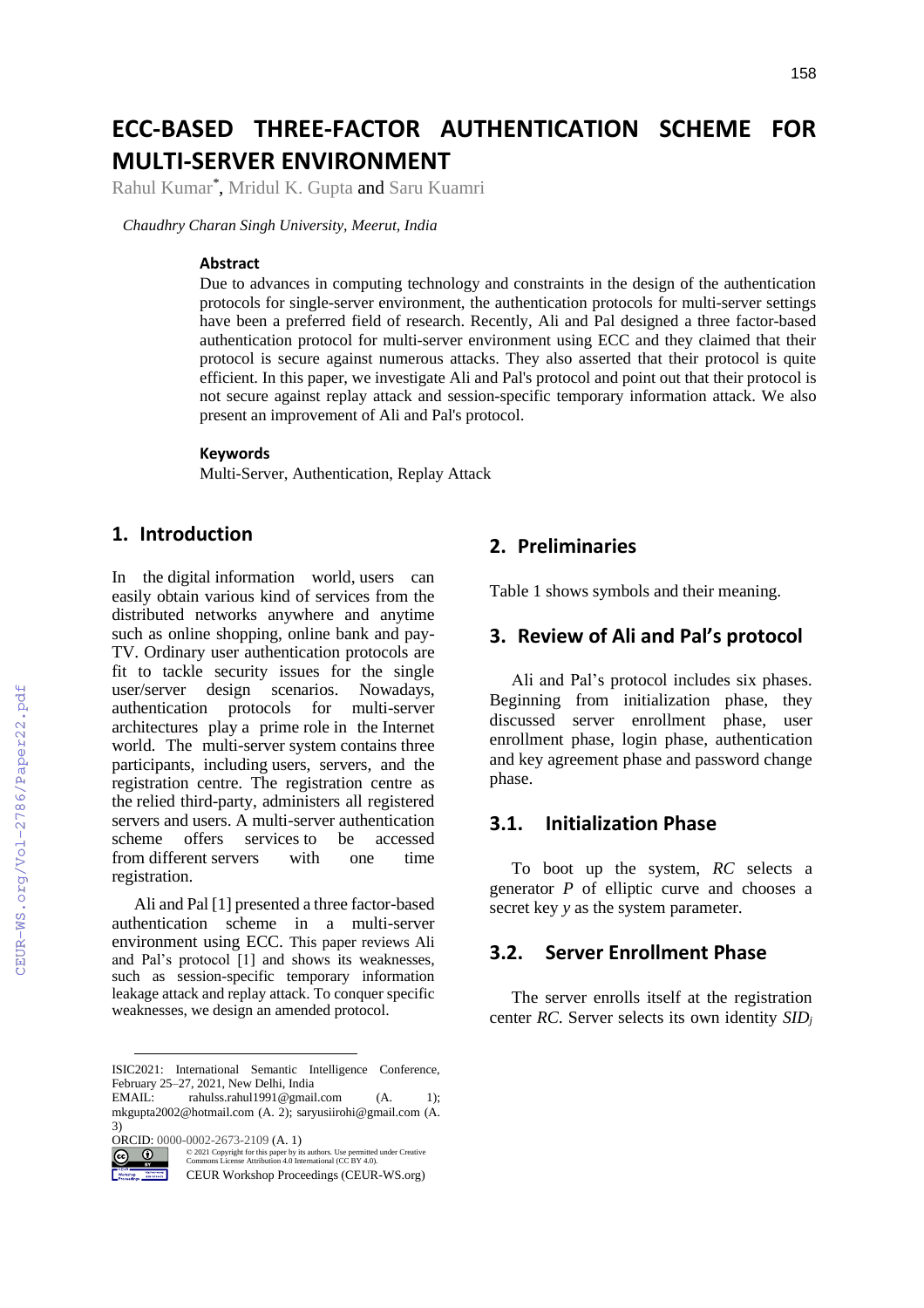and transfers {*SIDj*} to *RC* through open channel. When the message {*SIDj*} is received by *RC* from the server, then *RC* evaluates *AH* =  $h(SID<sub>i</sub> || y)$ . *RC* transmits the information {*AH*} to the server through secure channel.

**Table 1**

| <b>Symbol</b>                            | <b>Meaning</b>                      |
|------------------------------------------|-------------------------------------|
|                                          |                                     |
| $S_i$                                    | $\overline{i}$ <sup>th</sup> server |
| RC                                       | The registration centre             |
| $U_i$                                    | The user                            |
| $\overline{P}$                           | Generator of elliptic curve         |
| $SID_i$                                  | Server's identity                   |
| $UID_i$                                  | User's identity                     |
| $B_i$                                    | User's biometric                    |
| $H(\cdot)$                               | Bio-hash function                   |
| $h(\cdot)$                               | <b>Hash function</b>                |
| $PW_i$                                   | User's password                     |
| $J, J_c, J_s, j_{sc}$                    | Random numbers                      |
| $T_1$ , $T_2$ , $T_3$ , $T_4$ ,<br>$T_5$ | Timestamps                          |
| SC                                       | Smart card                          |
| SK                                       | Session key                         |
| II                                       | Concatenation                       |

**3.3. User Enrollment Phase**

First, user selects his/her identity *UIDi,* imprints  $B_i$  and forwards the message  $\{UID_i,$  $H(B_i)$ } to *RC* through open channel. When a request message is received form the user then *RC* selects a random number *J* and evaluates  $HID_i = Enc_{h(x)} (UID_i || J), M_i = H(B_i) \cdot P, E_i =$  $h(UID_i || y) \cdot P$ ,  $H_i = M_i + E_i$ . Now *RC* inserts all information  $\{H_i, HID_i, P, E_k/D_k, h(\cdot), H(\cdot)\}\$ into *SC* and forwards {*SC*} to the user. After receiving the message {*SC*} from *RC*, user evaluates  $Z_i = h(UID_i || PW_i || H(B_i))$  and also inserts *Z<sup>i</sup>* into *SC*.

#### **3.4. Login Phase**

User embeds *SC* and enters *UID<sup>j</sup> \** , *PW<sup>i</sup> \** and imprints  $B_i^*$ . Now *SC* evaluates  $Z_i^* =$ 

 $h(UID_i^*||PW_i^*||H(B_i^*))$  and checks  $Z_i^* = ? Z_i$ . If the equality does not hold then the connection is disrupted by the user. Otherwise, the user chooses a random number  $J_c$  and evaluates  $A_1 =$  $J_c \cdot P$ ,  $A_2 = H(B_1) \cdot P + A_1$ ,  $A_3 = h(UID_i || A_1 || SID_j)$  $|| H_i$  and user transmits the login message  ${HID_i, H_i, A_2, A_3}$  to *RC* through open channel.

# **3.5. Authentication and Key agreement Phase**

 When the login request message {*HIDi*, *Hi*, *A*2, *A*3} is received from the user then *RC* evaluates  $Dec_{h(x)}(HID_i) = [UID_i, J], M_i^* = H_i$  $h(UID_i \parallel y) \cdot P$ ,  $A_1^* = A_2 - M_i^*$ ,  $A_3^* = h(UID_i \parallel {A_1}^*$  $||$  *SID<sub>j</sub>*  $||$  *Hi*) and checks  $A_3^* = ? A_3$ . If the equality does not hold then the request is dropped by *RC*. Otherwise, *RC* chooses an arbitrary number *J<sup>s</sup>* and evaluates  $HID_i^{new} = Enc_{h(x)}(UID_i || J_{sc}), X_i =$ *Enc*<sub>*h*</sub>(*SID*<sub>*j*||*y*</sub>)[*UID*<sub>*j*</sub> || *A*<sub>1</sub> || *H*(*B*<sub>*i*</sub>)], *A*<sub>4</sub> = *J*<sub>*sc*</sub>·*P*, *A*<sub>5</sub> =  $A_4 + H(B_i) \cdot P$ ,  $A_6 = h(A_4 || HID_i^{new} || SID_j)$  and transmits the message $\{A_5, A_6, HID_i^{new}, X_i\}$  to the server through open channel.

After receiving the message  $\{A_5, A_6, HID_i^{new},$  $X_i$ } from *RC*, server evaluates  $Dec_{h(SIDj||y)}(X_i) =$  $[UID_i \parallel A_1 \parallel H(B_i)], A_4^* = A_5 - H(B_i) \cdot P, A_6^* =$ *h*( $A_4^*$  || *HID*<sup>*new*</sup> || *UIDi* || *SIDj*) and checks  $A_6^*$  =? *A*6. If the equality does not hold then the connection is disrupted by the server. Otherwise, server chooses  $J_s$  and evaluates  $A_7 =$  $J_s \cdot P$ ,  $A_8 = A_7 + A_1$ ,  $A_9 = h(HID_i^{new} || A_7 || A_4 ||$  $H(B_i) \cdot P$  and transmits the message { $HID_i^{new}$ ,  $A_9, A_8, A_5$  to the user.

After receiving the message {*HID<sup>i</sup> new* , *A*9, *A*8,  $A_5$ } from the server, user evaluates  $A_7^* = A_8 - A_9$  $A_1, A_4^* = A_5 - H(B_i) \cdot P, A_9^* = h(HID_i^{new} || A_7^* ||)$  $A_4^*$  ||  $H(B_i) \cdot P$  and checks  $A_9^*$  =?  $A_9$ . If the equality does not hold then the connection is disrupted by the user. Otherwise, user evaluates  $SK = h(J_c \cdot P \parallel J_{sc} \cdot P \parallel J_s \cdot P), N_i = SK \cdot P + h(ID_i \parallel$  $H(B_i)$ )·*P*. Now the user transmits message  $\{N_i\}$ to the server through open channel. Note that the user changes  $HID_i^{new}$  with  $HID_i$  into *SC* to avoid user untraceability attack.

After receiving the message  $\{N_i\}$  from the user, the server evaluates  $SK^* = h(J_c \cdot P || J_{sc} \cdot P ||$ *J*<sub>*s*</sub>·*P*),  $N_i^* = SK^* \cdot P + h(UID_i \parallel H(B_i) \cdot P)$  and checks  $N_i^* = ? N_i$ . If the equality does not hold then the connection is disrupted by the server. Otherwise, the connection is created.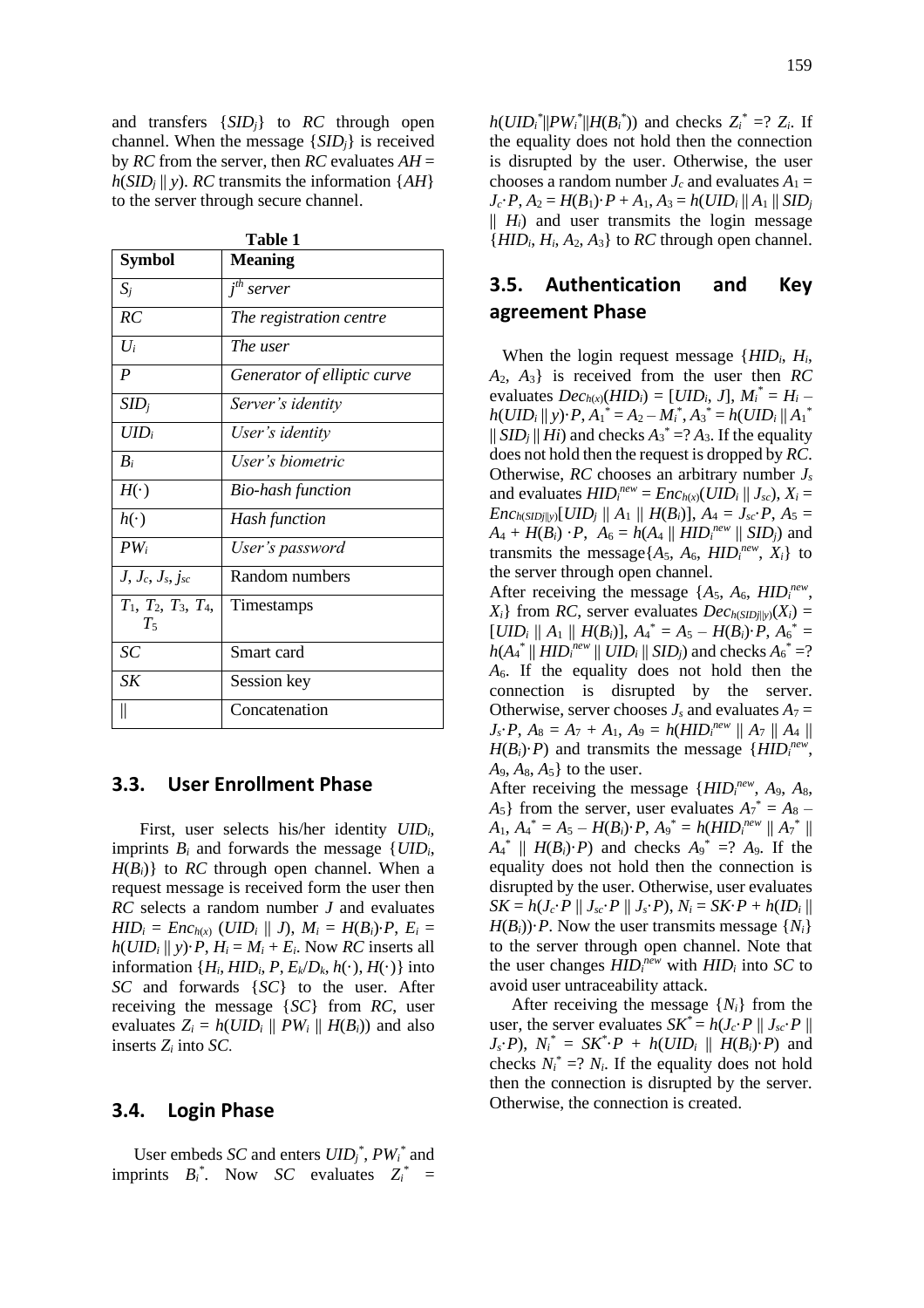#### **3.6. Password Change Phase**

User can modify his/her password easily without interfering with the server. First, user inserts his/her smartcard into a card reader and enters  $UID_j^*$ ,  $PW_i^*$  and also imprints  $B_i^*$ . Now, the smartcard reader evaluates  $Z_i^* = h(UID_j^*)$  $PW_i^*$  ||  $H(B_i^*)$ ) and verifies  $V_i^* = ?$   $V_i$ . If the equality does not hold then the connection is ended. Otherwise, the user selects new password  $PW_i^{new}$  and evaluates  $Z_i^{new} = h(UID_i ||$  $PW_i^{new}$  ||  $H(B_i^*)$ ). Finally, it interchanges  $Z_i$  with *Zi new* in memory of the smartcard.

# **4. Cryptanalysis of Ali and Pal's Protocol**

In this phase, we describe the weaknesses of Ali and Pal's protocol.

# **4.1. Session-Specific Temporary Information Leakage Attack**

Ali and Pal's protocol suffers from session-specific temporary information attack as the explanation follows. Suppose, if random number *J<sup>c</sup>* is compromised by any attacker  $\mathcal{H}$ , then  $\mathcal{H}$  can harm the valid user.  $\mathcal{H}$  can compute easily other random numbers  $J_{sc}$ ,  $J_{s}$  by some mechanism. By using the information about  $J_c \cdot P$ ,  $J_{sc} \cdot P$ , and  $J_s \cdot P$ ,  $\mathcal{H}$  can compute  $SK = h(J_c \cdot P \parallel J_{sc} \cdot P \parallel J_s \cdot P)$ . It is a very serious flaw in their protocol.

Suppose temporary random number *J<sup>c</sup>* is leaked somehow, then  $\mathcal{H}$  can evaluate session key easily from the known temporary random number in the following steps (also shown in Fig.1).

**Step 1:** First, ℋ eavesdrops the login request message  $\{HID_i, H_i, A_2, A_3\}$  and also other request messages  $\{A_5, A_6, HID_i^{new}, X_i\},\$  ${HID<sub>i</sub><sup>new</sup>$ ,  $A<sub>9</sub>$ ,  $A<sub>8</sub>$ ,  $A<sub>5</sub>}$  at the time of authentication and key agreement phase.

**Step 2:** After this *H* computes  $A_1 = J_c \cdot P$  and  $H(B_i)^* \cdot P = A_1 - A_2$ .  $A_2$  is taken from eavesdropped message {*HIDi*, *Hi*, *A*2, *A*3}.

**Step 3:**  $\mathcal{H}$  also uses eavesdropped message  $\{A_5,$  $A_6$ ,  $HID_i^{new}$ ,  $X_i$  to get  $A_5$ , which is sent by registration center to the server. Now  $\mathcal{H}$ evaluates  $A_4^* = H(B_i)^* \cdot P - A_5 = J_{sc} \cdot P$ . Here,  $J_{sc}$ is a random number, chosen by *RC*.

**Step 4:** Now  $\mathcal{H}$  wants to compute  $J_s$ .  $A_8$  is retrieved from eavesdropped message {*HID<sup>i</sup> new* , *A*9, *A*8, *A*5}, which is transmitted by the server

to the user. After getting the information  $A_8$ ,  $\mathcal{H}$ can compute  $A_7^* = A_1^* - A_8 = J_s \cdot P$ .

**Step 5:** After evaluating all the temporary random numbers  $J_{sc}$  and  $J_{s}$  from  $J_{c}$ ,  $\mathcal{H}$  can find out  $SK = h(J_c \cdot P \parallel J_{sc} \cdot P \parallel J_s \cdot P)$  by using these information. Therefore, Ali and Pal's protocol is suffers from session-specific temporary information attack.

If *J<sup>c</sup>* is compromised and becomes known to the attacker, then the attacker eavesdrops the messages {*HIDi*, *Hi*, *A*2, *A*3}, {*A*5, *A*6, *HID<sup>i</sup> new* ,  $X_i$ } and {*HID*<sup>*new*</sup>, *A*<sub>9</sub>, *A*<sub>8</sub>, *A*<sub>5</sub>} transmitted via insecure channel. Now, the attacker has *Jc*, *A*2, *A*<sup>5</sup> and *A*8. Attacker computes *A*1 **\*** = *J<sup>c</sup>* ·*P* …………………………..……..(1)  $H(B_i)^* \cdot P = A_1^* - A_2$  $A_4^* = H(B_i)^* \cdot P - A_5 = J_{sc} \cdot P \dots$  $A_7^* = A_1^* - A_8 = J_s \cdot P \dots$  …………………………………….(3) From (1), (2) and (3), the attacker has the information  $J_c \cdot P$ ,  $J_{sc} \cdot P$ ,  $J_s \cdot P$  and he can easily

compute the session key, as  $SK = h(J_c \cdot P \parallel J_{sc} \cdot P \parallel J_s \cdot P)$ **Figure 1.** Session-Specific Temporary Information Leakage attack

# **4.2. Replay attack**

Assuming that the login request message  ${HID<sub>i</sub>, H<sub>i</sub>, A<sub>2</sub>, A<sub>3</sub>}$  is eavesdropped by  $\mathcal{H}$ , which was sent by a legal user to the legal server. After some time, *ℋ* transmits the same login request message  $\{HID_i, H_i, A_2, A_3\}$  to the legal server. When the login request message is received then the server cannot recognize the freshness of the message and evaluates  $Dec_{h(y)}(HID_i) = [UID_i, J], M_i^* = H_i - h(UID_i ||$ *y*)·*P*,  $A_1^* = A_2 - M_i^*$ ,  $A_3^* = h(UID_i || A_1^* || SID_j ||$ *Hi*) and checks  $A_3^* = ?$   $A_3$ . Obviously, the equality will hold and the server accepts the login request of the ℋ. The freshness of the login request message is not check by the server in Ali and Pal's protocol. Therefore, Ali and Pal's protocol is suffering from replay attack.

#### **5. The Proposed Protocol**

Our proposed protocol includes six phases: initialization phase, server enrollment phase, user enrollment phase, login phase, authentication and key agreement phase and password change phase.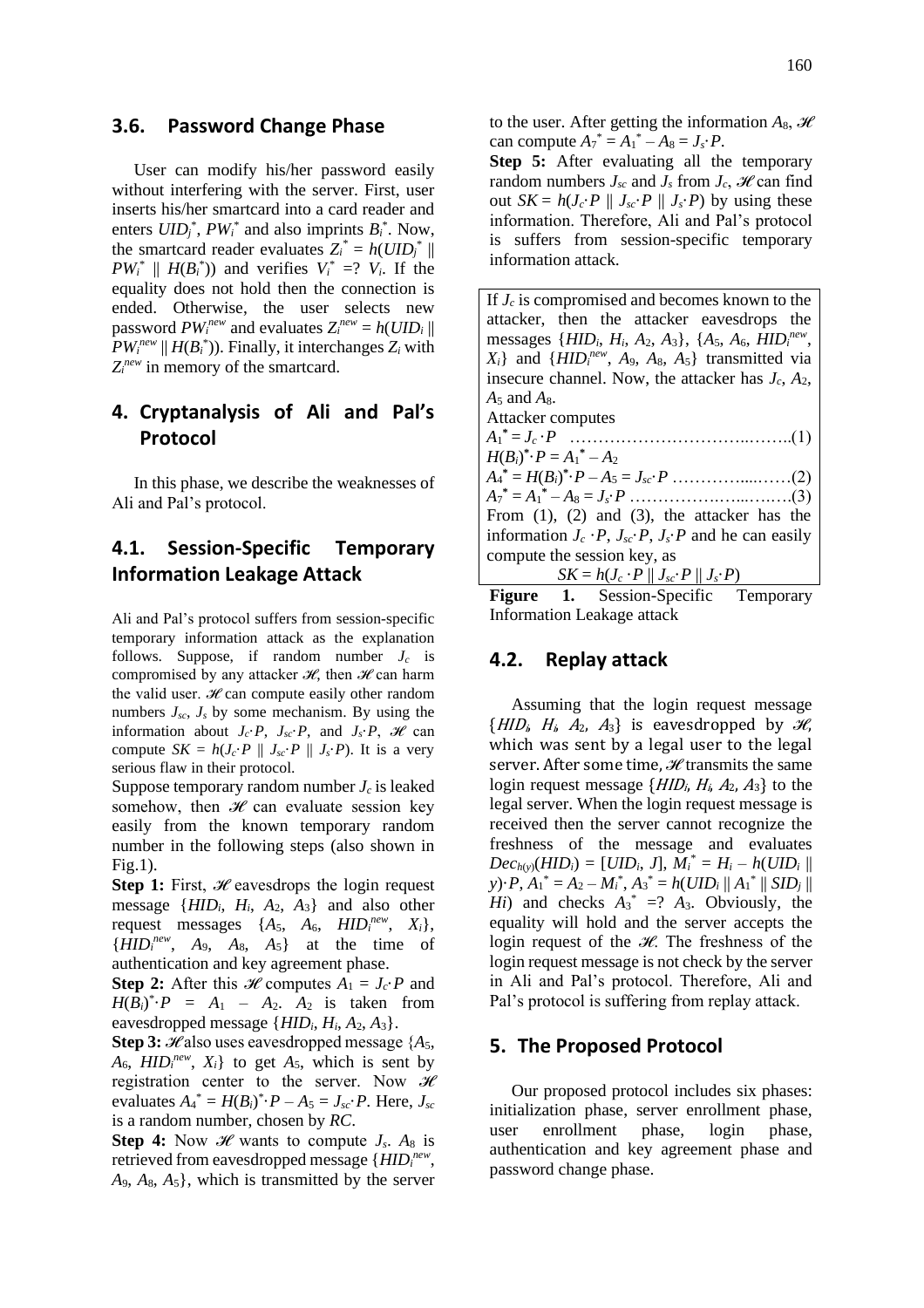To boot up the system, *RC* selects a generator *P* of elliptic curve and chooses a secret key *y* as the system parameter.

### **5.2. Server Enrollment Phase**

In this phase, the server enrolls itself at the registration center *RC*. The server selects its own identity *SID<sup>j</sup>* and transmits the message {*SIDj*} to *RC* through open channel. When *SID<sup>j</sup>* is picked up from the server then *RC* evaluates  $AH = h(SID_j || y)$  and *RC* transmits the message {*AH*} to the server through open channel as shown in Figure 2.



**Figure 2.** Server Enrollment Phase of the proposed protocol

### **5.3. User Enrollment Phase**

First, user selects his/her identity *UIDi,* imprints  $B_i$  and transmits the message  $\{UID_i,$  $H(B_i)$ } to *RC* through open channel. When the request message is received from the user then *RC* selects a random number *J* and evaluates *HID*<sup>*i*</sup> = *Enc<sub>h(x)</sub>* (*UID*<sup>*i*</sup> || *J*),  $M_i = H(B_i) \cdot P$ ,  $E_i =$  $h(UID_i || y) \cdot P$ ,  $H_i = M_i + E_i$ . Now, *RC* inserts all information  $\{H_i, HID_i, P, E_k/D_k, h(\cdot), H(\cdot)\}\$ into *SC* and transmits {*SC*} to the user. After receiving  ${SC}$  from *RC*, user evaluates  $Z_i =$  $h(UID_i \parallel PW_i \parallel H(B_i))$  and inserts  $Z_i$  into *SC* as shown in Figure 3.

#### **5.4. Login Phase**

User embeds *SC* into the card reader and enters  $UID_j^*$ ,  $PW_i^*$  and imprints  $B_i^*$ . Now *SC* evaluates  $Z_i^* = h(UID_i^* || PW_i^* || H(B_i^*))$  and checks  $Z_i^* = ? Z_i$ . If the equality does not hold then the connection is stopped. Otherwise, user chooses a random number  $J_c$  and evaluates  $A_1 = J_c \cdot P$ ,  $A_2 = H(B_1) \cdot P$  $+ A_1, A_3 = h(UID_i || A_1 || SID_j || Hi)$ . Now, user transmits the login request message {*HIDi*, *Hi*,

| $U_i$                              | RC                                             |
|------------------------------------|------------------------------------------------|
| Select $UID_i$ and imprint $B_i$   |                                                |
|                                    |                                                |
| $\overline{\{UID_i, H(B_i)\}}$     |                                                |
| Choose J                           |                                                |
|                                    | $HID_i = Enc_{h(x)} (UID_i    J)$              |
| $M_i = H(B_i) \cdot P$             |                                                |
|                                    | $E_i = h(UID_i    y) \cdot P$                  |
| $H_i = M_i + E_i$                  |                                                |
| Insert                             |                                                |
|                                    | ${H_i, HID_i, P, E_k/D_k, h(\cdot), H(\cdot)}$ |
| into $SC$                          |                                                |
| { こし }                             |                                                |
| $Z_i = h(UID_i    PW_i    H(B_i))$ |                                                |
| Insert into $Z_i$ into $SC$        |                                                |

**Figure 2.** User Enrollment Phase of the proposed protocol

| RC.<br>$U_i$                                     |
|--------------------------------------------------|
| Insert SC                                        |
| Enter $UID_i^*$ , $PW_i^*$ and imprint $B_i^*$   |
| Calculate $Z_i^* = h(UID_i^*  PW_i^*  H(B_i^*))$ |
| Check $Z_i^* = ? Z_i$ .                          |
| Choose $J_c$                                     |
| Compute $A_1 = J_c \cdot P$                      |
| $A_2 = H(B_1) \cdot P + A_1$                     |
| $A_3 = h(UID_i    A_1    SID_i    Hi)$           |
| $\{HID_i, H_i, A_2, A_3, T_1\}$                  |

**Figure 4.** Login Phase of the proposed protocol

# **5.5. Authentication and Key Agreement Phase**

After receiving the login request message  ${HID_i, H_i, A_2, A_3, T_1}$  from the user, *RC* checks  $T_2 - T_1 \leq \Delta T$  and evaluates  $Dec_{h(x)}(HID_i)$  =  $[UID_i, J], M_i^* = H_i - h(UID_i || y) \cdot P, A_1^* = A_2 M_i^*$ ,  $A_3^* = h(UID_i || A_1^* || SID_j || Hi)$  and checks  $A_3^*$  =?  $A_3$ . If the equality does not hold then the connection is stopped by *RC*. Otherwise, *RC* chooses  $J_s$  and evaluates  $HID_i^{new} = Enc_{h(x)}(UID_i)$  $|| J_{sc}$ ,  $X_i = Enc_{h(SIDj||y)}[UID_j || A_1 || H(B_i)], A_4 =$  $J_{sc} \cdot P$ ,  $A_5 = A_4 + H(B_i) \cdot P$ ,  $A_6 = h(A_4 || HID_i^{new} ||$ *SID*<sup>*j*</sup>). *RC* transmits the message  $\{A_5, A_6,$  $HID_i^{new}$ ,  $X_i$ ,  $T_2$ } to the server through open channel.

When the message  $\{A_5, A_6, HID_i^{new}, X_i, T_2\}$  is picked up from *RC* then server checks  $T_3 - T_2 \leq$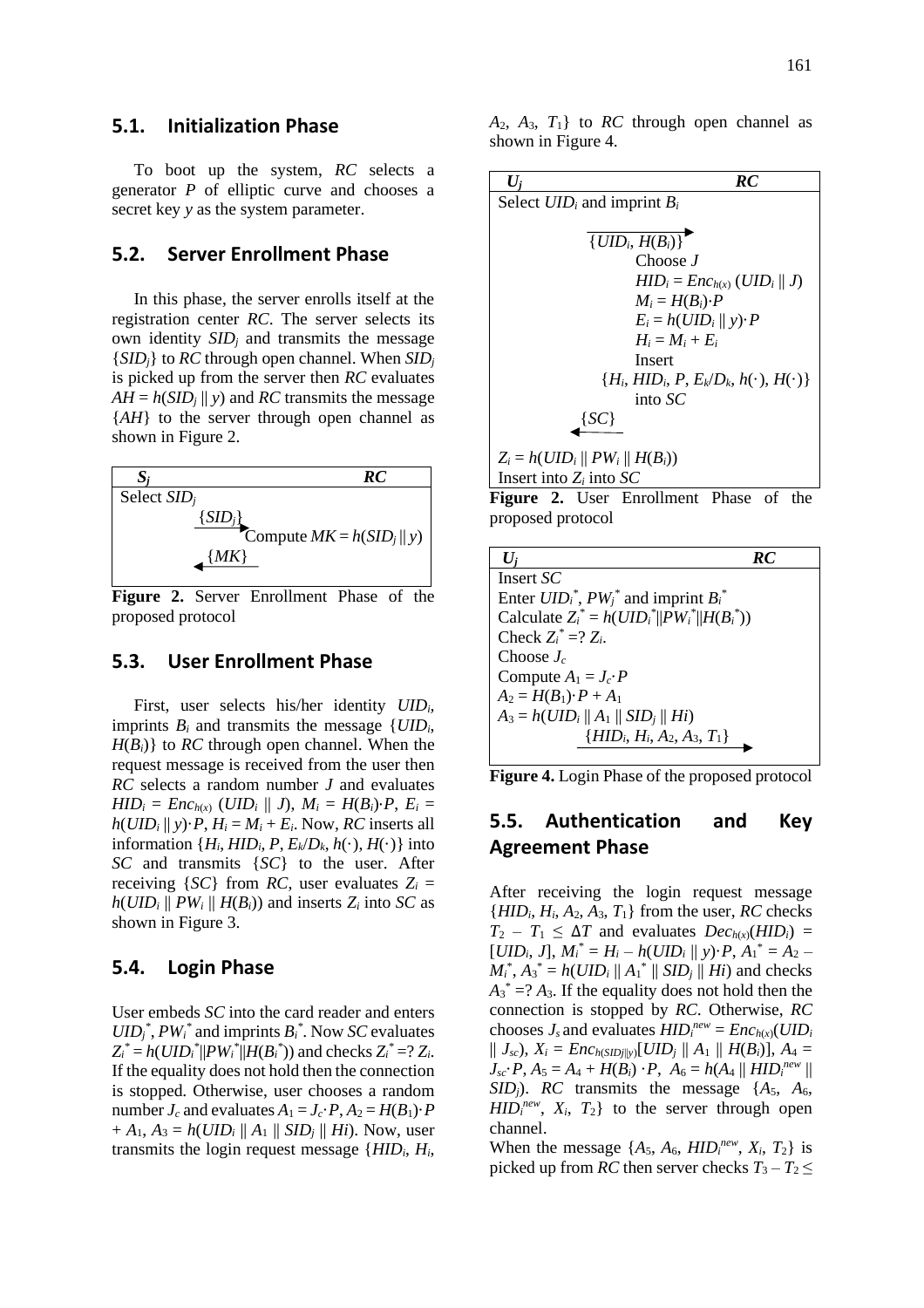162

 $\Delta T$  and evaluates  $Dec_{h(SIDj||y)}(X_i) = [UID_i || A_1 ||$  $H(B_i)$ ],  $A_4^* = A_5 - H(B_i) \cdot P$ ,  $A_6^* = h(A_4^* \parallel HID_i^{new})$  $||$  *UID*<sup>*i*</sup>  $||$  *SID*<sup>*j*</sup>) and checks  $A_6^* = ? A_6$ . If the equality does not hold then the connection is stopped by the server. Otherwise, server chooses  $J_s$  and evaluates  $A_7 = J_s \cdot P$ ,  $A_8 = A_7 + A_1$ ,  $A_9 = h(HID_i^{new} || A_7 || A_4 || H(B_i) \cdot P)$ . Now, server transmits the message  $\{HID_i^{new}, A_9, A_8, A_5, T_3\}$ to the user.

After receiving the message { $HID<sub>i</sub><sup>new</sup>$ ,  $A<sub>9</sub>$ ,  $A<sub>8</sub>$ ,  $A_5$ ,  $T_3$ } from the server, user checks  $T_4 - T_3 \leq$  $\Delta T$  and evaluates  $A_7^* = A_8 - A_1, A_4^* = A_5 - A_6$  $H(B_i) \cdot P$ ,  $A_9^* = h(HID_i^{new} || A_7^* || A_4^* || H(B_i) \cdot P)$ and checks  $A_9^* = ? A_9$ . If the equality does not hold then the connection is stopped by the user. Otherwise, user evaluates  $SK = h(J_c \cdot P || J_{sc} \cdot P ||$  $J_s \cdot P \parallel UID_i$ ,  $N_i = SK \cdot P + h(UID_i \parallel H(B_i)) \cdot P$ . Now, user transmits the message  $\{N_i, T_4\}$  to the server through open channel. Note that the user replaces *HID<sup>i</sup> new* with *HID<sup>i</sup>* into *SC* to avoid user untraceability attack.

After receiving the message  $\{N_i, T_4\}$  from the user, server checks  $T_5 - T_4 \leq \Delta T$  and evaluates  $\mathcal{S}\mathcal{K}^* = h(J_c\cdotp P \parallel J_{sc}\cdotp P \parallel J_s\cdotp P \parallel UID_i), \, N_i^* = \mathcal{S}\mathcal{K}^*\cdotp P$ +  $h(UID_i \parallel H(B_i) \cdot P)$ . After that, the server checks  $N_i^* = ? N_i$ . If the equality does not hold then the connection is stopped by the server. Otherwise, the connection is established between the user and the server as shown in Figure 5.

# **5.6. Password Change Phase**

User can modify his/her password easily without interacting with the server. First, user injects his/her smartcard into a card reader and chooses  $UID_i^*$ ,  $PW_i^*$  and also imprints  $B_i^*$ . Now, the card reader evaluates  $V_i^* = h(UID_i^* || PW_i^* ||$  $H(B_i^*)$ ) and verifies  $V_i^* = ?$   $V_i$ . If it is not satisfied, then the connection is ended. Otherwise, user selects a new Password *PW<sup>i</sup> new* and evaluates  $V_i^{new} = h(UID_i || PW_i^{new} || H(B_i^*)).$ Finally, it displaces  $V_i$  with  $V_i^{new}$  in the memory of the smartcard.

### **6. Security Analysis**

**6.1. Prevents Session-Specific Temporary Information Leakage attack**

Suppose the temporary arbitrary number *J<sup>c</sup>* is leaked by the server to the attacker  $\mathcal{H}$  then  $\mathcal{H}$ will try to evaluate session key from the known temporary random number in the following manner. First,  $\mathcal{H}$  computes  $A_1^* = J_c \cdot P$ ,  $H(B_i)^* \cdot P = A_1^* - A_2$ ,  $A_4^* = H(B_i)^* \cdot P - A_5 =$  $J_{sc}$  • *P* and  $A_7$ <sup>\*</sup> =  $A_1$ <sup>\*</sup> –  $A_8$  =  $J_s$  • *P*. After evaluating the all temporary random numbers  $J_{sc}$  and  $J_{s}$ from  $J_c$ , But the session key  $SK = h(J_c \cdot P || J_{sc} \cdot P)$  $|| J_s \cdot P || UID_i$  could not calculate by *H* without knowing *UIDj*. Therefore, our proposed protocol prevents session- specific temporary information attack.

| $\boldsymbol{U_i}$                                             | RC                                                                                   | $S_i$                                                                                  |
|----------------------------------------------------------------|--------------------------------------------------------------------------------------|----------------------------------------------------------------------------------------|
|                                                                | Check $T_2 - T_1 \leq \Delta T$                                                      |                                                                                        |
|                                                                | Evaluate<br>$Dec_{h(x)}(HID_i) = [UID_i, J]$                                         |                                                                                        |
|                                                                | $M_i^* = H_i - h(UID_i    y) \cdot P$                                                |                                                                                        |
|                                                                | $A_1^* = A_2 - M_i^*$                                                                |                                                                                        |
|                                                                | $A_3^* = h(UID_i    A_1^*    SID_j    H_i)$                                          |                                                                                        |
|                                                                | Check $A_3^* = ? A_3$ .                                                              |                                                                                        |
|                                                                | Choose $J_s$ and Evaluate<br>$HID_i^{new} = Enc_{h(x)}(UID_i    J_{sc})$             |                                                                                        |
|                                                                |                                                                                      | $X_i = Enc_{h(SIDj  y)}[UID_i    A_1    H(B_i)]$                                       |
|                                                                | $A_4 = J_{sc} \cdot P$ , $A_5 = A_4 + H(B_i) \cdot P$                                |                                                                                        |
|                                                                | $A_6 = h(A_4 \,    \, HID_i^{new} \,    \, SID_j)$                                   |                                                                                        |
|                                                                | ${A_5, A_6, HID_i^{new}, X_i, T_2}$                                                  |                                                                                        |
|                                                                |                                                                                      |                                                                                        |
|                                                                |                                                                                      | Check $T_3 - T_2 \leq \Delta T$<br>Evaluate                                            |
|                                                                |                                                                                      | $Dec_{h(SIDj  y)}(X_i) = [UID_i    A_1    H(B_i)]$                                     |
|                                                                |                                                                                      | $A_4^* = A_5 - H(B_i) \cdot P$                                                         |
|                                                                |                                                                                      | $A_6^* = h(A_4^*    HID_i^{new}    UID_i    SID_j)$                                    |
|                                                                | Check $A_6^*$ =? $A_6$                                                               |                                                                                        |
|                                                                | $A_8 = A_7 + A_1$                                                                    | Choose $J_s$ and Evaluate $A_7 = J_s \cdot P$                                          |
|                                                                |                                                                                      | $A_9 = h(HID_i^{new}    A_7    A_4    H(B_i) \cdot P)$                                 |
|                                                                | $\{HID_i^{new}, A_9, A_8, A_5, T_3\}$                                                |                                                                                        |
| Check $T_4 - T_3 \leq \Delta T$                                |                                                                                      |                                                                                        |
| Evaluate $A_7^* = A_8 - A_1$<br>$A_4^* = A_5 - H(B_i) \cdot P$ |                                                                                      |                                                                                        |
|                                                                | $A_9^* = h(HID_i^{new}    A_7^*    A_4^*    H(B_i) \cdot P)$                         |                                                                                        |
| Check $A_9^* = ? A_9$ .                                        |                                                                                      |                                                                                        |
| Evaluate                                                       |                                                                                      |                                                                                        |
|                                                                | $SK = h(J_c \cdot P \parallel J_{sc} \cdot P \parallel J_s \cdot P \parallel UID_i)$ |                                                                                        |
|                                                                | $N_i = SK \cdot P + h(UID_i    H(B_i) \cdot P)$                                      |                                                                                        |
|                                                                | changes $HIDinew$ with $HIDi$ into SC                                                |                                                                                        |
|                                                                |                                                                                      | $\{N_i, T_4\}$                                                                         |
|                                                                | Check $T_5 - T_4 \leq \Delta T$                                                      |                                                                                        |
|                                                                | Evaluate                                                                             |                                                                                        |
|                                                                |                                                                                      | $SK^* = h(J_c \cdot P \parallel J_{sc} \cdot P \parallel J_s \cdot P \parallel UID_i)$ |
|                                                                | Check $N_i^* = ? N_i$                                                                | $N_i^* = SK^* \cdot P + h(UID_i    H(B_i) \cdot P)$                                    |
|                                                                |                                                                                      |                                                                                        |

**Figure 5.** Authentication and Key Agreement Phase